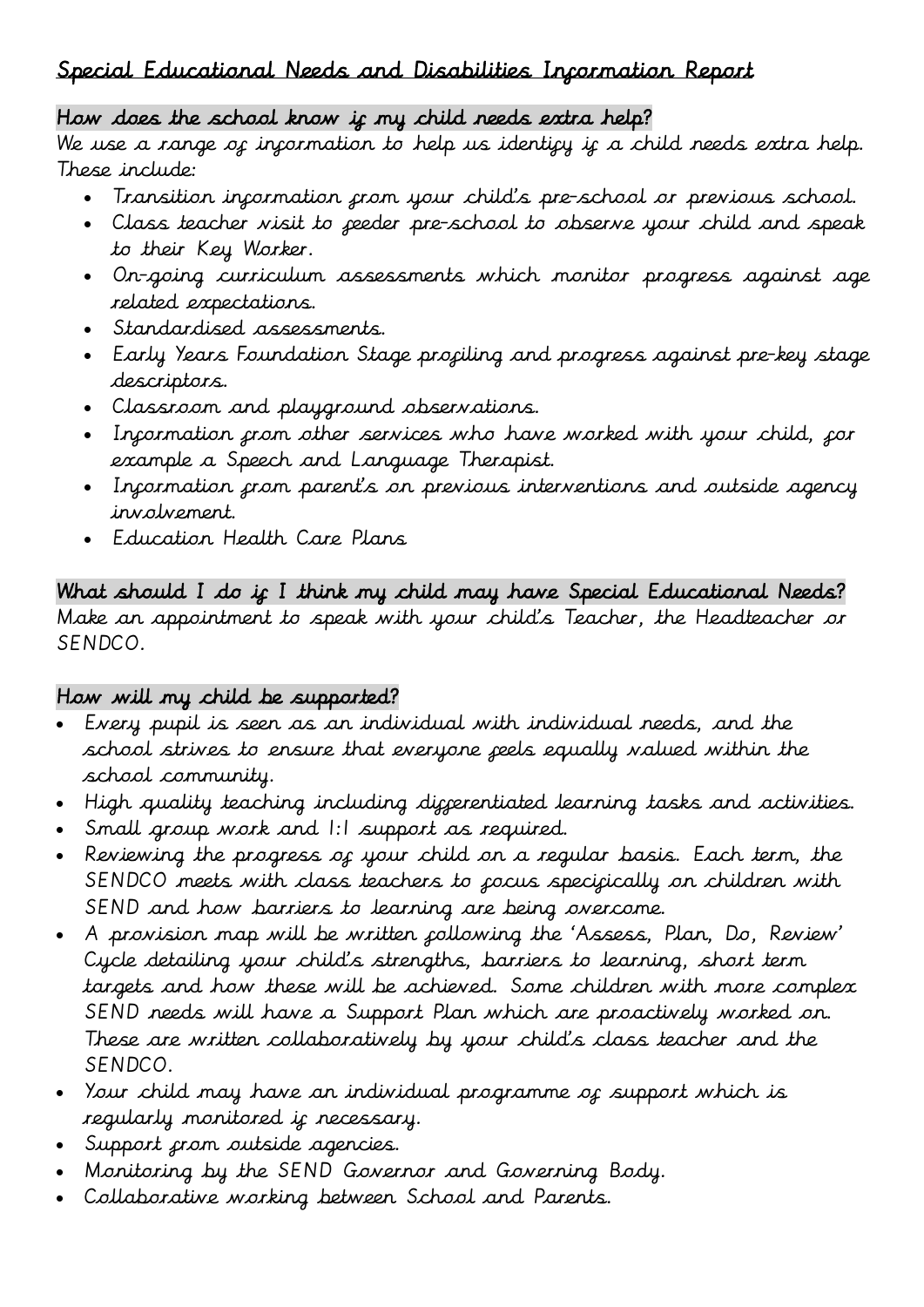The school SENDCO oversees all intervention programmes and the provision for children with SEND, regularly monitoring progress and reviewing the schools provision map termly.

### How will the curriculum be meet my child's needs?

- . Lessons are pitched appropriately with clear diggerentiation so that all children can learn and progress.
- Teachers take account of the needs of each child and plan tasks and materials appropriately.
- Regular tracking and assessment enables class teachers to analyse the progress of each child.
- Pupil progress meetings are held three times a year with the Head Teacher and Deputy Head Teacher to ensure children are making progress and discuss suitable teaching methods and programmes that can enable children to continue to make progress.
- Termly meetings between the SENDCO and class teachers to review Provision Maps and Support Plans.
- Opportunities for children to work in a variety of groupings, such as small supported groups, 1:1, mixed ability and similar ability groups.
- Visual timetables
- First and Next boards, Individual Task Planners

### What support will there be *for* my child's overall well-being?

- A positive school ethos.
- Social skills and friendship groups.
- 'Pupil voice'.
- Positive Behaviour Policy
- Behaviour programmes including rewards and sanctions. Individual Behaviour Plans (IBPs) or Report Cards used when necessary to promote positive behaviour.
- Thrive Sessions An approach which focusses on children's social and emotional development.
- Celebration assemblies held each Friday to celebrate children's achievements both inside and outside of school.
- Attendance rewards given termly to increase attendance.
- Medicines can be administered in school with signed parental permission. There are trained first aiders including staff with the paediatric first aid qualification. If you child has significant medical needs you will need to speak to the Headteacher or SENCDO to discuss how we can best support you and your child. This might include drawing up a Health Care Plan.
- The class teacher has responsibility for the overall well-being of every child in their class. If you have any worries speak to the class teacher first. If further support is needed the class teacher will speak to the SENDCO.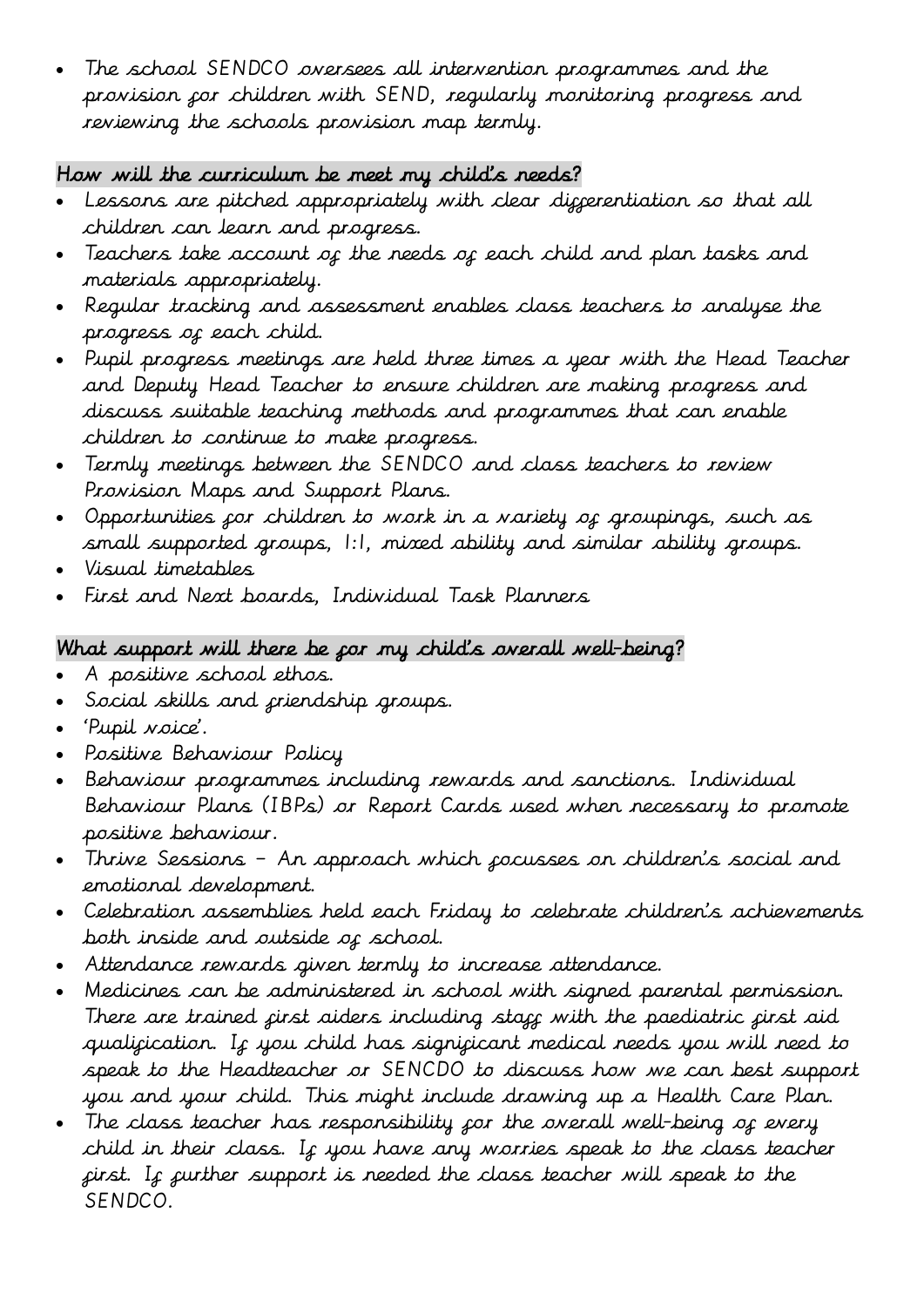#### What specialist services and expertise are available at or accessed by the school?

The SENDCO has completed the National Award for Special Educational Needs Co-ordination, training on many intervention programmes as well as pastoral and Mental Health Foundation Training. The SENDCO can also carry out a range of specific assessments to identify barriers to learning.

We have teachers and teaching assistants who have had training in the following areas:

- Speech and language.
- Talking partners.
- Fisher Family Trust Wave 3 Literacy programme.
- Spelling Made Easy.
- Letters and Sounds Phonics.
- Socially Speaking programme
- Dyslexia
- Dyscalculia
- Sensory Circuits
- Leitner method

We may access support from other services, for example

- Educational Psychology Service
- Special Education Service (SES)
- Speech and Language Therapy
- School Nurse
- Education Welçare Ozçicer (EWO)
- Child and Adolescent Mental Health Service (CAMHS) and/or Point One/ Link Team
- Counselling Service
- English as an Additional Language service
- Family Support Practitioners/Social Care
- The Deputy Head Teacher is the Continuing Professional Development (CPD) Co-ordinator for class teachers and teaching assistants.
- WALKTHRUs
- Medical training to support children with medical Care Plans
- Dedicated Stagg Meetings for SEN, and also INSET time for SEN training.

# How will my child be included in School lipe?

- Welcome meeting
- Tour of the school
- Transition/Meet the teacher days
- School Passports
- Good transfer of all SEN information
- After school clubs
- Squirrels Breakfast and After Schools clubs